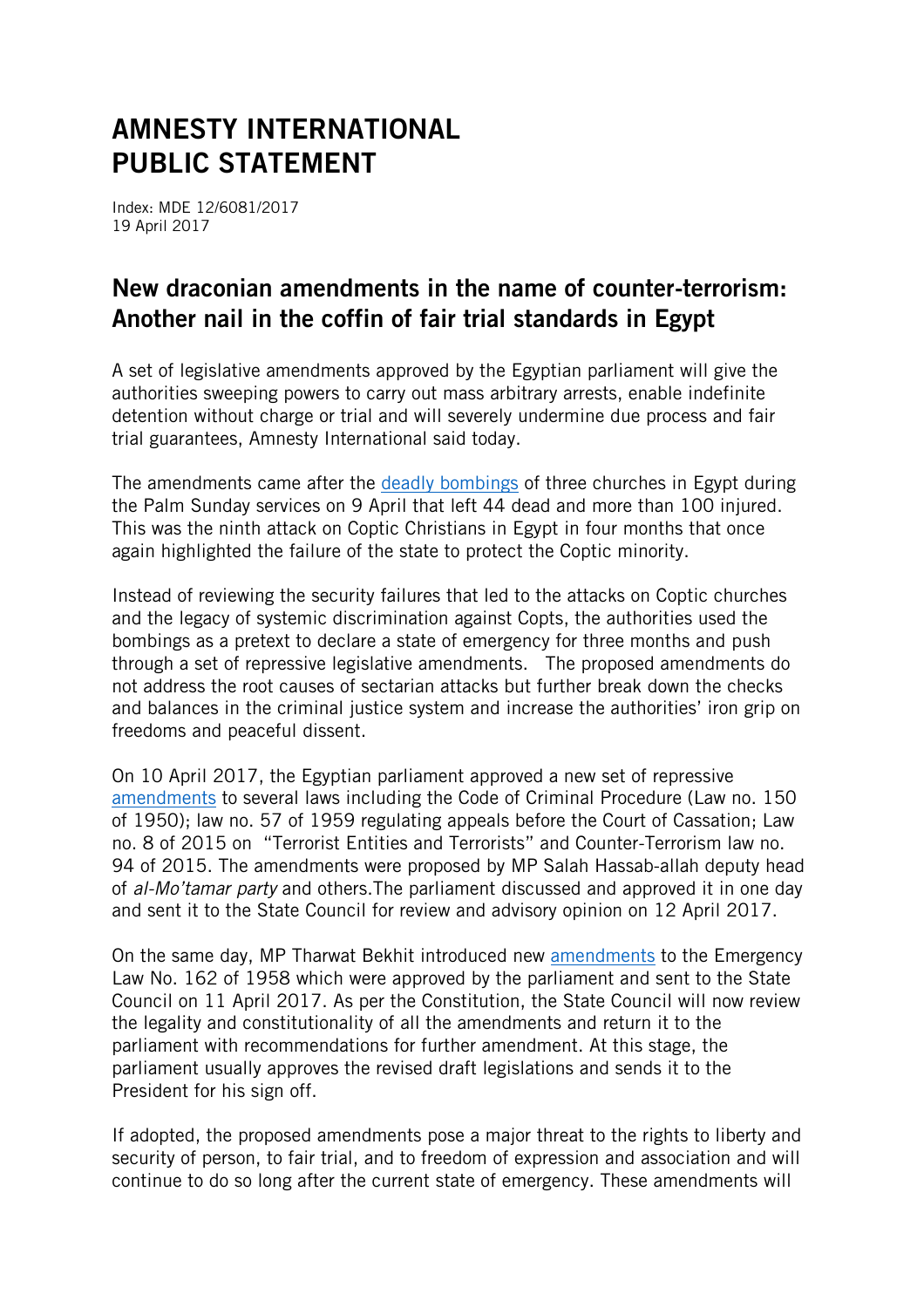give special emergency courts the power to detain people indefinitely; empower security forces to arrest anyone that they suspect intends to commit an offence, and to search their homes without the need to obtain a judicial warrant. The amendments give the courts the discretion not to hear any of the defense witnesses; abolish the right to re-retrial and second appeal before the Court of Cassation, paving the way for mass death sentences and executions.

Further, they allow criminal courts to list people and entities on terrorism lists based solely on police information; and detain people for up to seven days without being brought before a judge or prosecutor, which will facilitate enforced disappearances.

#### Amendments to the Emergency law on the power to arrest and detain

In 2013, the Egyptian Constitutional Court had struck down the Emergency Law provision allowing for administrative detention, which had been used under former president Hosni Mubarak to imprison at least [18,000](https://www.amnesty.org/en/documents/mde12/001/2007/en/) people for up to ten years. For over three years, parliament failed to amend the law in light of this decision but last week approved a new article (3bis) that allows the police to arrest and detain people "on suspicion of planning to commit or having committed an offence for seven days" without being brought before a judge or prosecutor. Given past experience and patterns of abuse, it is very likely that the new provision will enable security forces to carry out mass arrests, subject people to enforced disappearances and torture, and detain people, including peaceful critics of the government, without probable cause.

Under the regular law of criminal procedures, prosecutors can order detention for four days, renewable by 15 and later 45 days, under a set of conditions related to the conduct of their investigations.

Most worryingly, a second provision, 3bis(a) states that after the initial seven days without charge, the prosecutor can request that the Emergency State Security Courts order a 30 day detention, subject to indefinite renewals, for anyone considered a threat to security. Emergency State Security Courts during the Mubarak era were notorious for their lack of due process.

The proposed changes would also give the authorities the powers to search a suspect's home, or any other place that the authorities suspect s/he could be hiding evidence of committing an offence or hiding explosives, weapons or any other dangerous materials and without the need to obtain a judicial warrant.

Amnesty International fears that the proposed amendments will give the security services carte blanche, in the name of combatting terrorism, to carry out arbitrary arrests, enforced disappearance and torture on a mass scale. Since president Abd el-Fattah al-Sisi came to power, at least [34,000](https://eipr.org/en/press/2014/12/executive-summary-fact-finding-commissions-report-falls-short-expectations) [people,](http://www.madamasr.com/en/2015/10/30/news/u/almost-12000-people-arrested-for-terrorism-in-2015-interior-ministry/) according to the government's own figures, have been arrested and held behind bars; courts have handed down mass [death](https://www.amnesty.org/en/latest/news/2014/06/egypt-sentences-further-people-death-new-purge-political-opposition/) sentences after grossly unfair trials and based on only police investigations and testimonies of police officers and government officials; hundreds more were held under conditions of [enforced disappearance](https://www.amnesty.org/en/documents/mde12/4368/2016/en/) and tortured and otherwise ill-treated to extract "confessions" to obtain convictions at trials.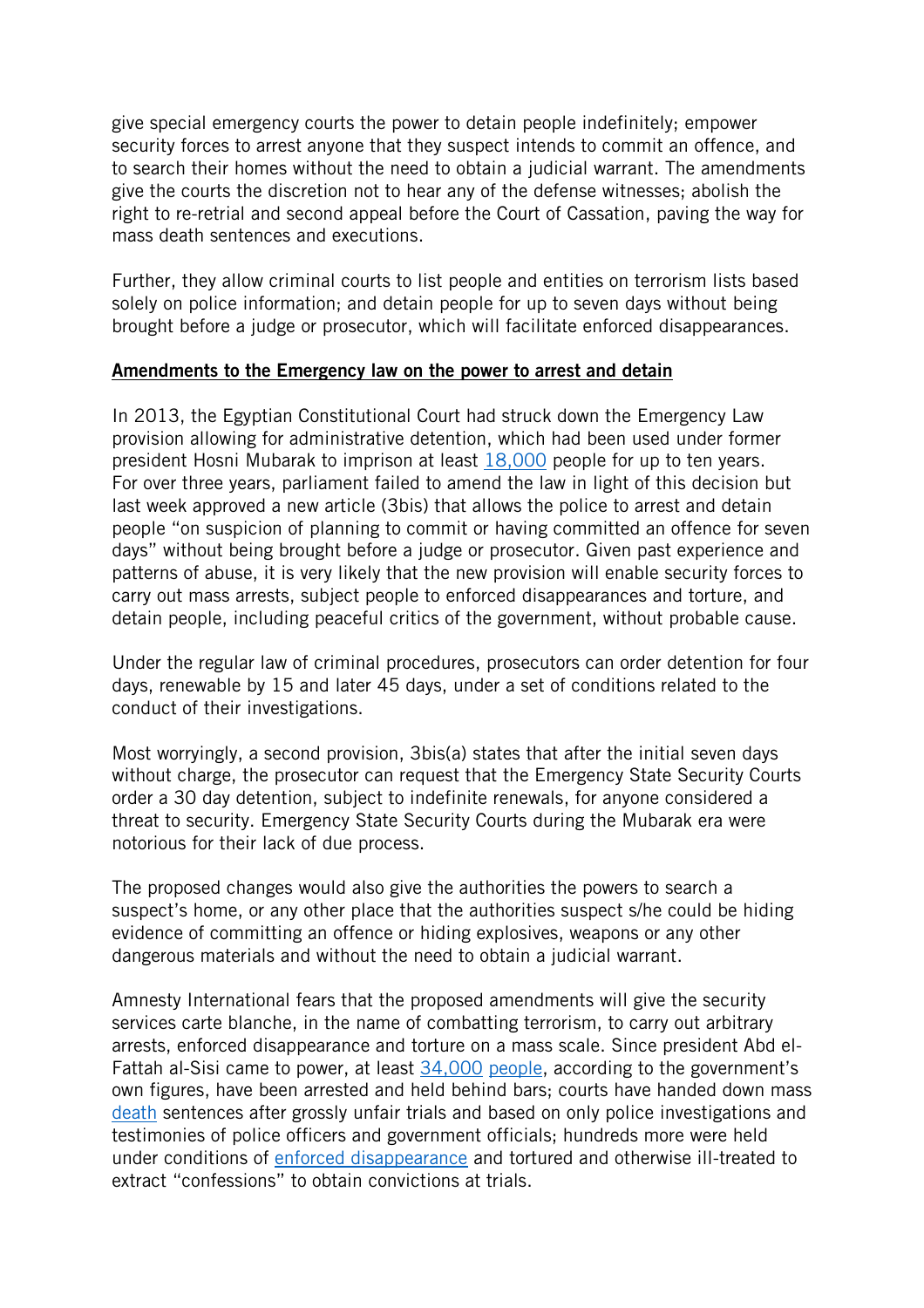In a development that is possibly even more worrying, the parliament also approved a new set of amendments to ordinary laws that apply outside states of emergencies.

## Amendments limiting defense rights under the Code of Criminal Procedures

Amendments to the Code of Criminal Procedures will severely undermine the presumption of innocence, right to defense, and severely undermine fair trial standards.

The proposed amendment to Article 277 gives courts the power to ignore or refuse to hear all or some witnesses for the defense.

This provision will severely undermine the right to defense and the presumption of innocence especially since the Egyptian criminal justice system has an appalling record in relying only on police or government witnesses to convict and sentence hundreds in mass trials.

Amendments to article 384 and 395 of the Code of Criminal Procedures do away with the requirement that the defendant or his lawyer be present in court when a verdict is issued.

This is contrary to international fair trial standards that require the defendant to be physically present during the trial to consider the verdict issued in his presence. It undermines the right to retrial before the same court at the same stage of litigation and the defense rights to examine evidence and respond to the prosecution's claims.

The new amendments would also abolish Article 388 of the code of criminal procedure which grants those sentenced in absentia a retrial before the same court at the same stage of litigation, even if their delegates had attended the trial to present the reason why the defendant was not able to attend the trial.

#### Limiting appeals before the Court of Cassation

Parliament also approved amendments to law no. 57 of 1951 regulating appeals before the Court of Cassation. The new amendments limit the stages of appeal before the Court of Cassation.

According to the current Law no. 57 of 1959, when a case first comes before the Court of Cassation, the court's role is only to assess whether there are errors in the application of the law. If the court finds errors, it is entitled to overturn the verdict and refer the case to a criminal court for retrial. Once the criminal court concludes the retrial and issues a verdict, the defendants will have the right to challenge the retrial verdict and the case goes once more before the Court of Cassation, the court then looks into the substance of the case and issues a final verdict.

The proposed amendment would bypass the two stages of appeal and give the court of cassation the mandate to review both the application of the law and the substance of the case at one stage of litigation. By removing the two stages of appeals, this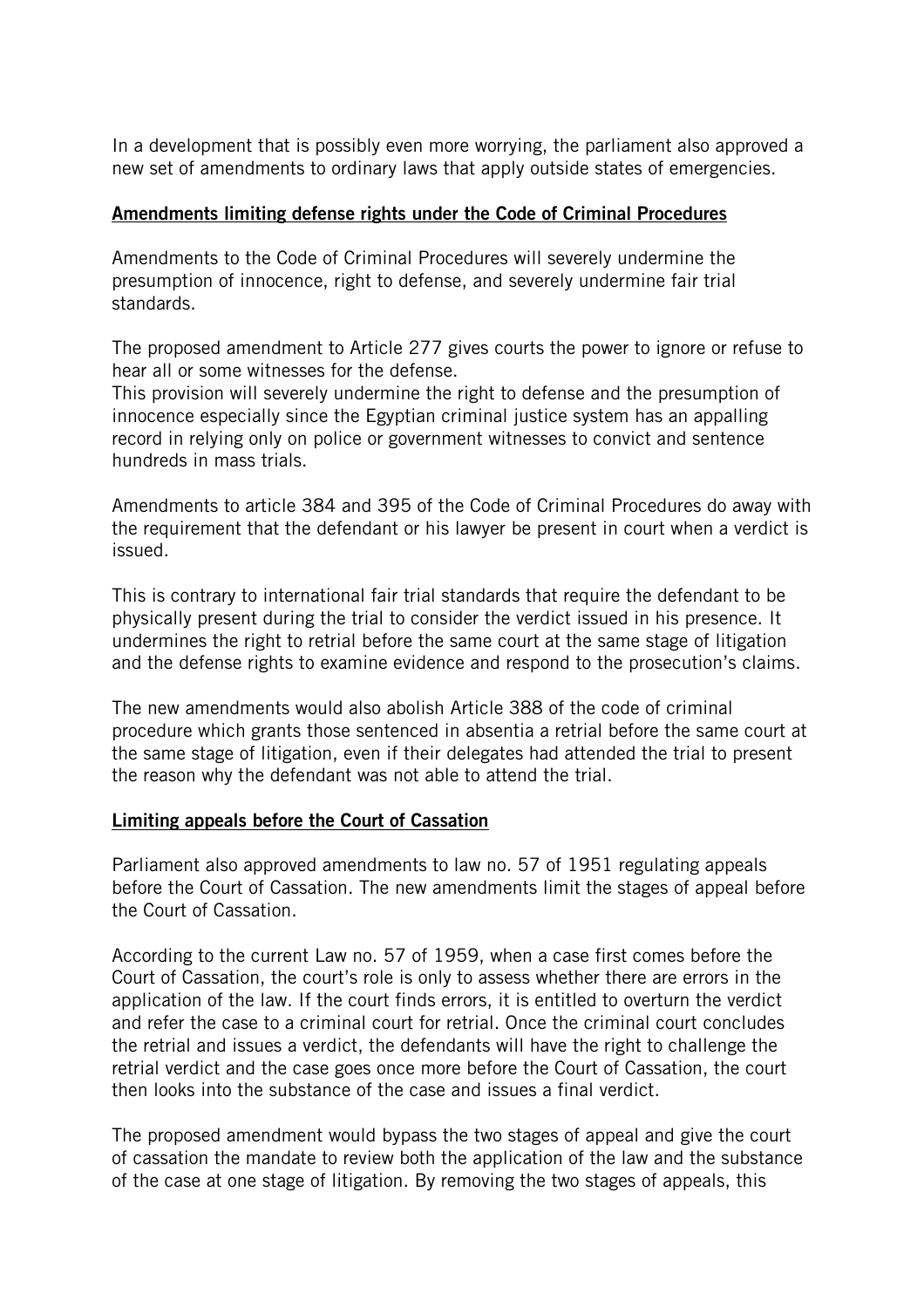amendment would abolish a key fair trial guarantee for those convicted by the special terrorism circuits within criminal courts. Amnesty International fears that this new provision will expedite the implementation of death sentences and will put hundreds of people at risk of execution after deeply flawed, expedited proceedings. The organization has [documented](https://www.amnesty.org/en/latest/news/2014/06/egypt-sentences-further-people-death-new-purge-political-opposition/) a number of cases where courts have handed down mass death sentences against hundreds of individuals, following grossly unfair trials. The organization has found in the Egyptian context that retrials served as effective safeguards and contributed to the reduction in the number of people sentenced to death.

## Amendment to the law designating "terrorists and terrorist entities" (article 3, 4, 7, and 8)

The proposal to amend Paragraph 2 of Article 3 of Law no. 8 of 2015 on "Terrorist entities and Terrorists" would give the Public Prosecutor the power to submit to courts lists of entities and persons to be designated as "terrorists" based only on "police investigation or information", and without the need for the public prosecutor to carry out investigations and interrogations to verify the police investigations and information. The article currently requires that of the listing of entities and people as "terrorist" be based only on official prosecutor investigations and documents and thereby confirming the prosecutor as the primary investigative and charging authority. However, with the current proposed amendment, Amnesty International fears that this will make the public prosecution a tool in the hands of the security services to list anyone or any entity they wish as potential "terrorists" bypassing the prosecutor's role.. Amnesty International [research](https://www.amnesty.org/en/latest/news/2016/07/egypt-hundreds-disappeared-and-tortured-amid-wave-of-brutal-repression/) has shown that most of the police investigations related to "terrorism" are conducted by the National Security Agency of the Ministry of Interior which has a record of fabricating evidence and cases against peaceful critics and civil society organizations as well as carrying out abductions, enforced disappearances, torture and other ill-treatment. .

Further, the proposed amendment to Paragraph 1 of Article 4 of the law would increase from three to five years the duration of a person or entity's designated as "terrorist". This means that those designated as terrorists will be subjected to travel bans, asset freezes, and confiscation of passports or prevention from obtaining passports for five years.

The definition of "terrorist" organizations or persons in the law is already very vaguely worded and overbroad; it includes elements that would not entail violence and could be used to criminalise peaceful critics and activists such as "disturbing public order", "harming national unity, and "obstructing the government entities from carrying out its duties". Today, thousands of people, including peaceful activists and government opponents, are languishing behind bars on charges that include participation in unauthorized protests that disturbed public order and obstructed officials from carrying out their duties.

Peaceful civil society organizations have increasingly been targeted as "traitors" working to harm "national unity" and "destroying Egypt image before the international community" in a government-orchestrated campaign. The new